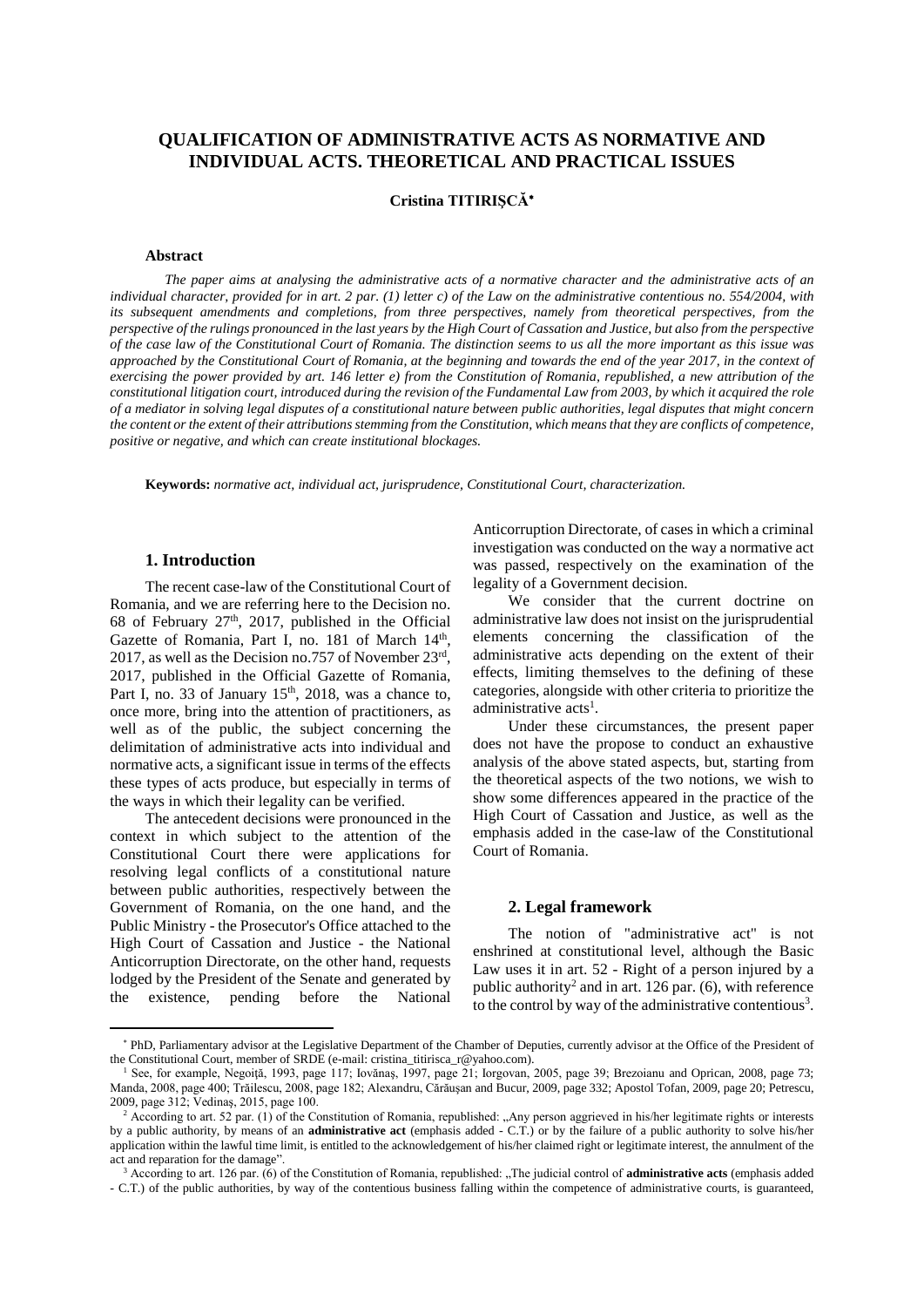At infra-constitutional level, the framework regulation is given by the provisions of art. 2 par. (1) letter c) of the Law on the administrative contentious no. 554/2004<sup>4</sup> , with the subsequent amendments and supplements, which state that the administrative act is an "unilateral act of an individual or normative nature, issued by a public authority, under a regime of public power, in order to organize the execution of the law or to the concrete execution of the law, which gives birth, changes or exits legal relations"; at the same time, the law assimilates to the administrative acts "also the contracts concluded by the public authorities, regarding the valuation of the public property, the execution of the works of public interest, the provision of public services, the public procurements", thus giving the ordinary legislator the possibility to also establish, by means of special laws, other categories of administrative contracts subject to the jurisdiction of the administrative courts.

We stress out the fact that the previous legislation<sup>5</sup> did not have such an explanation. The Law no. 554/2004 provides for, among other things, as a novelty, also the definition of basic concepts in matters on administrative contentious, the current definition of the administrative act being introduced by the Law no. 262/2007<sup>6</sup> , noting that the delimitation in individual or normative acts has been foreseen since the adoption of the basic law, in 2004.

# **3. Elements of theory and judiciary practice**

The classification of the administrative acts that are of interest to us from the perspective of this paper is the one in normative administrative acts and individual administrative acts. The doctrine of administrative  $law<sup>7</sup>$  is unanimous in appreciating that the normative administrative acts are addressed to everybody, and anyone might fall under their incidence at a given time, while individual administrative acts are addressed to determined natural or legal persons. Moreover, it was underlined that individual acts can never violate normative acts<sup>8</sup>.

The High Court of Cassation and Justice determined the criteria according to which it is established that an administrative act is an individual or a normative one<sup>9</sup>, stating that its appointment is not achieved by the "cutting" of certain provisions in that act, thus affecting the unitary character of the act, but by whole examining of its contents, from the perspective of the features of each of these discussed categories (normative acts and individual acts). An administrative act is either normative or individual, depending on the extent of the legal effects it produces as a whole, irrespective of the concrete content of a part (for example an annex) of it.

Thus, administrative normative acts contain regulations of a general, impersonal character, which produce *erga omnes* effects, while individual acts, usually, produce effects toward a person, or sometimes toward several persons, expressly mentioned in the content of these acts. The wrong placement of a document in one category or another (that is, more often, the qualification of a normative act as an individual one than vice-versa) may lead to an unlawful judgment by the court before which this issue was raised.

Only for illustration purposes, we mention that the above distinction operates in the matter of communication of administrative acts, given that the disclosure of an administrative act is made by means of publication for normative acts and by means of communication for individual acts. The most effective way of communication is handing the document, under signature, to the recipient, either directly by the issuer or through an administrative courier or mail, by registered mail, while the display of the act, attested by drafting of a display report, is the extreme alternative, applicable in the case where the addressee refuses to receive the document under signature or he/she is not found at the premises. However, the issue of the communication of individual administrative acts by display cannot be substituted or mistaken for publication, because the presumption and the obligation to know the texts published in the Official Gazette of Romania operate only against the norms of law, establishing the presumption and the obligation to know the  $law^{10}$ .

In fact, in the meeting of the judges of the High Court of Cassation and Justice - the Administrative and Tax Litigations Chamber from October 22<sup>nd</sup>, 2012, in application of art. 2 par. (1) letter c) of Law no. 554/2004, it was adopted the principle solution according to which "the acts issued by the heads of the central public authorities approving, for example, the organizational structure, the function status or the organization and operation rules of the institution, are

 $\overline{a}$ 

except for those regarding relations with the Parliament, as well as the military command acts. The administrative courts, judging contentious business have jurisdiction to solve the applications filed by persons aggrieved by statutory orders or, as the case may be, by provisions in statutory orders declared unconstitutional".

<sup>4</sup> Published in the Official Gazette of Romania, Part I, no. 1.154 of 7 December 2004.

<sup>&</sup>lt;sup>5</sup> Law on the administrative contentious no. 29/1990, published in the Official Gazette of Romania, Part I, no. 122 of 8 November 1990, as subsequently amended and supplemented, currently repealed by Law no. 554/2004.

 $6$  Law no. 262/2007 on the modification and completion of the Law on the administrative contentious no. 554/2004, published in the Official Gazette of Romania, Part I, no. 510 of 30 July 2007.

<sup>7</sup> See *supra*, note no. 1.

<sup>8</sup> See D. Brezoianu, 2004, page 71, *apud* Apostol Tofan, *op. cit.*, page 21.

<sup>&</sup>lt;sup>9</sup> High Court of Cassation and Justice (H.C.C.J.) - The Administrative and Tax Litigations Chamber, Decision no. 1718 of 26 February 2013. Source: www.scj.ro.

<sup>&</sup>lt;sup>10</sup> H.C.C.J., Decision no. 1718/2013, cited above.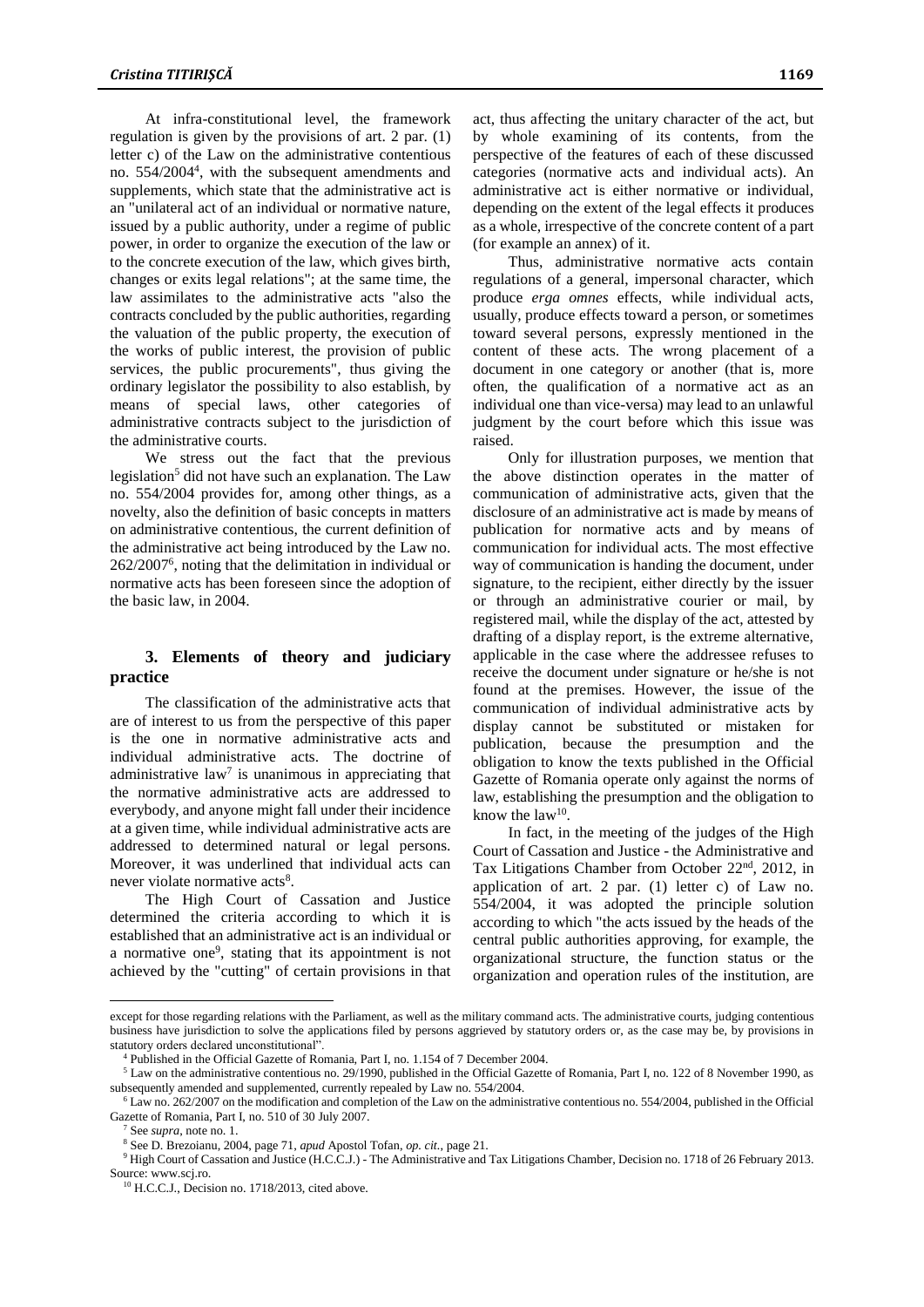acts of an individual nature, being issued on the basis of the delegation attributed to the issuer by Government decision, for the enforcement and the practical implementation of the legal provisions with higher legal force, which makes that their publication in the Official Gazette is not mandatory"<sup>11</sup>.

### **4. The recent jurisprudence of the Constitutional Court of Romania**

As we have stated beforehand, the issue of the normative and individual administrative acts was addressed as early as during the past year by the Constitutional Court. Decisions no. 68/2017 and 757/2017 have differentiated the effects these types of acts produce if there is a pending criminal investigation on the way a normative act was passed, respectively on the examination of the legality of a Government decision.

Both decisions were made in the case of settling applications for resolving legal conflicts of a constitutional nature between public authorities, a new power of the Constitutional Court, one of great importance and complexity, introduced with the 2003 revision of the Fundamental Law. Taken from the experience of other countries, where constitutional courts also have such a role<sup>12</sup>, the new attribution (new by comparison with the 1991 Constitution of Romania) has increased the degree of difficulty and complexity of the Constitutional Court's mission.

The beginning of these applications took place in 2005, with the authorities involved being the President of Romania and the Parliament<sup>13</sup>. We note that, from the beginning, by virtue of its quality of guarantor of the supremacy of the Basic Law, the Constitutional Court behaved as an impartial and objective arbitrator, always inviting the parties to a loyal constitutional conduct, one of cooperation and mutual respect, that is the expression of the spirit of the constitutional principle of the separation and the balance of powers, which implies, among other things, that public authorities must cooperate loyally with each other, must maintain a constructive dialogue, eventually using the path of the compromise, to find solutions that best match the interests of each other, in order to avoid conflicts. Thus, by resolving the existing conflicts between different public authorities, it is intended to remove possible institutional blockages and not to solve some political divergences $14$ .

The Decisions of the Constitutional Court no.68/2017 and 757/2017 offered the court the

opportunity of ruling on the distinction between individual and normative administrative acts, applicable in criminal matters.

As regards the constitutional conflict that was the subject of the first decision, it was generated by the action of the prosecutors of the National Anticorruption Directorate to investigate on the opportunity and the circumstances of drafting the Government Emergency Ordinance no. 13/2017 on the amending and supplementing of the Law no.286/2009 on the Criminal Code and of the Law no.135/2010 on the Code of Criminal Procedure<sup>15</sup>. On that occasion, the Court examined, on the one hand, the particular attribution of law-making given to the Government by the Constitution, stipulating that, in adopting the emergency ordinance, the Government exercised one of its own competences, expressly provided for by the provisions of art.115 of the Basic Law.

On the other hand, the Court held, about the original competency of the Government, as an executive authority, that it regards the organization of the execution of the laws, which are primary regulation acts, through the issuance of decisions, secondary regulation acts, which are normative or individual administrative acts, issued for the purpose of the proper administration of the execution of the primary normative framework, which requires the establishment of measures and subsequent rules to ensure its correct application. Considering that the decisions are always adopted *secundum legem* and that they ensure the application or the enforcement of laws, it follows that, in the Romanian constitutional system, the rule is that the Government does not have the right to primarily regulate social relations, but only to adopt the secondary legislation.

Furthermore, since, from a formal point of view, of the issuing authority, both secondary legislation (Government decisions) and primary legislation (simple and emergency ordinances) are administrative acts, the Court analysed the way to control them. The common law on the control of the administrative acts is represented by Law no.554/2004, as subsequently amended and supplemented, but, by way of derogation from the common rule, the Government's simple or emergency ordinances are not subject to judicial review by the courts of common law, but, by virtue of their quality as primary regulatory acts, thus equivalent to the law, they are subject to the constitutional review enshrined in the Basic Law. As such, the investigation of the legality of the Government's simple or emergency ordinances concerns exclusively the reference to the Basic Law, which enshrines the

 $\overline{a}$ 

<sup>&</sup>lt;sup>11</sup> Source: www.scj.ro.

 $12$  Under various forms, such powers to solve the conflict are within the jurisdiction of Constitutional Courts (or Courts) in Portugal, Slovakia, Poland, Italy, Spain etc.

<sup>&</sup>lt;sup>13</sup> Decision no.53/2005 on applications for resolving legal conflicts of a constitutional nature between the President of Romania and the Parliament, formulated by the President of the Chamber of Deputies and by the President of the Senate, published in the Official Gazette of Romania, Part I, no.144 of 17 February 2005.

<sup>&</sup>lt;sup>14</sup> Decision no. 148/2003, published in the Official Gazette of Romania, Part I, no. 317 of 12 May 2003.

<sup>&</sup>lt;sup>15</sup> Published in the Official Gazette of Romania, Part I, no. 92 of 1 February 2017, rejected by Law no. 8/2017, published in the Official Gazette of Romania, Part I, no.144 of 24 February 2017.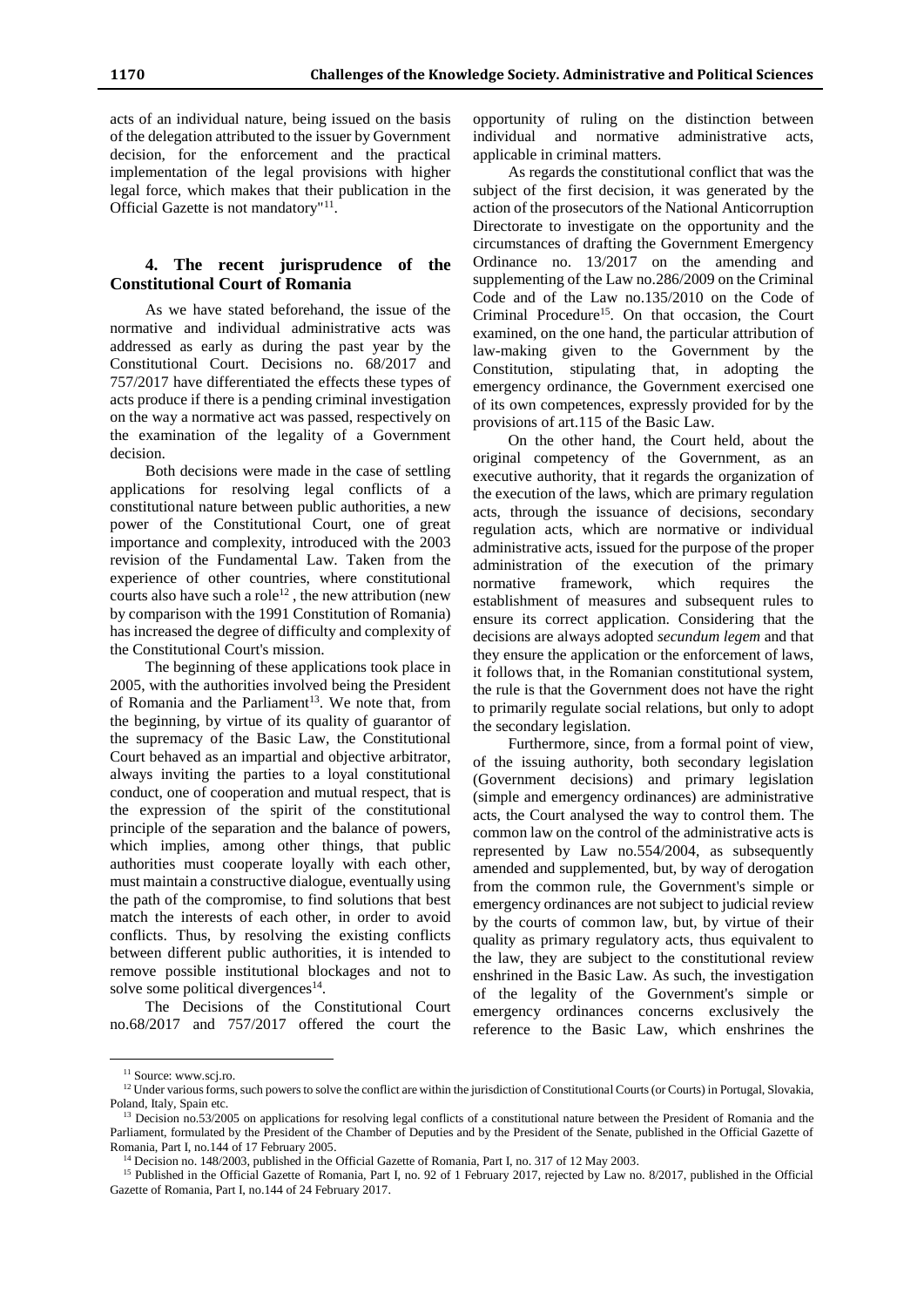procedure for the adoption of this type of normative act, as well as the fundamental rights and freedoms that its content must observe, and, in accordance with the constitutional and legal provisions in force, only the Constitutional Court is empowered to adjudicate on the Government's simple or emergency ordinances, no other public authority having the material competence in this area. In this respect, the finding of noncompliance with the Constitution lacks the normative act of its legal effects, the applicable sanction concerning only the removal of the act from the active fund of the law, without being the premise of a legal liability of the persons involved in the legislative procedure or in the decisional act.

The Court concluded that no other public authority, belonging to a power other than the legislature, can control the Government's normative act from the point of view of the opportunity of the act of law-making. Assessing the appropriateness of adopting an emergency ordinance, in terms of the decision on law-making, is an exclusive prerogative of the delegated legislator, who may be censored only as expressly provided for in the Constitution, that is only through the parliamentary control exercised according to art. 115 par. (5) of the Basic Law. Only the Parliament can decide on the fate of such a normative act of the Government, by adopting a law approving or rejecting the ordinance, when, during the parliamentary debates, it has the power to censure the Government Ordinance, both in terms of legality and of opportunity. Moreover, according to art. 115 par. (8) of the Constitution, the law approving or rejecting an ordinance shall regulate, if such is the case, the necessary steps concerning the legal effects caused while the ordinance was in force.

Hence, by checking the circumstances in which the Government adopted the Emergency Ordinance no.13/2017, the Public Ministry - the Prosecutor's Office attached to the High Court of Cassation and Justice - the National Anticorruption Directorate has assumed the power to conduct a criminal inquiry in an area going beyond the legal framework, which may lead to an institutional blockage in terms of the constitutional provisions that enshrine the separation and balance of powers within the state. In the conditions under which the criminal prosecution requires research and criminal investigation on how the Government fulfilled the duties of the delegated legislature, the action of the Public Ministry becomes abusive and puts pressure on the members of the Government, which affects the sound operation of this authority as to what concerns the act of law-making, having as a result the fact that the delegated legislator would be deterred/intimidated from exercising its constitutional powers. Thus, through its conduct, the Public Ministry - the Prosecutor's Office attached to the High Court of Cassation and Justice - the National Anticorruption Directorate has acted *ultra vires*, has

 $\overline{a}$ 

assumed a competence that it does not possess - the control of the way to adopt a normative act, in terms of its legality and opportunity, which affected the good functioning of an authority.

There was a different situation altogether examined in the case of the Constitutional Court's Decision no.757/2017. In this case, the President of the Senate requested the Constitutional Court to resolve a legal conflict of a constitutional nature between the Government of Romania and the Public Ministry - the Prosecutor's Office attached to the High Court of Cassation and Justice - the National Anticorruption Directorate (N.A.D.), triggered by the criminal investigation by the N.A.D. of the legality of the Government Decision no.858/2013<sup>16</sup>, respectively of the Government Decision no.943/2013<sup>17</sup> . In other words, it was requested to adjudicate on that, from the point of view of the criminal liability, as regards the verification of the legality of the secondary regulatory acts issued by the Government (the decisions), the same legal regime applies as to the primary regulatory acts adopted by the Government (ordinances and emergency ordinances).

This time, however, the Court held that the two Decisions of the Government are administrative acts of authority, of an individual nature. As such, in view of the dichotomy existing between the normative acts (the laws, the ordinances, the emergency ordinances and the normative decisions of the Government) and the individual acts (the decision of the Government with an individual nature), there can be no parallel between the two situations, in terms of criminal responsibility, especially since only the administrative acts of an individual nature can produce benefits, advantages or aids, as provided by the criminal law, so that the criminal investigative body has the competence to investigate the acts/facts of criminal significance, committed in relation to the issuance of the individual administrative act.

As such, insofar as the investigation on the legality of the individual administrative act is a matter prior and incidental to the prosecution and to the trial of the fact of which the person is accused, both the prosecution and the trial by a court in criminal proceedings may be carried out without the violation of art. 52 and art.126 par. (6) of the Constitution, all the more so since the criminal law provides for sufficient filters to ensure that criminal prosecution is not abusively/randomly/subjectively initiated, issues that concern the way in which the case is investigated, with sufficient mechanisms/procedures to remedy its possible deficiencies.

The Court emphasized that it is obvious that, in terms of the opportunity of issuing the individual administrative act, the Public Ministry does not have the power to prosecute, but it has the power to investigate the criminal actions committed in connection with its issuance. Since there is no

<sup>&</sup>lt;sup>16</sup> Published in the Official Gazette of Romania, Part I, no. 692 of 13 November 2013.

<sup>&</sup>lt;sup>17</sup> Published in the Official Gazette of Romania, Part I, no. 792 of 17 December 2013.